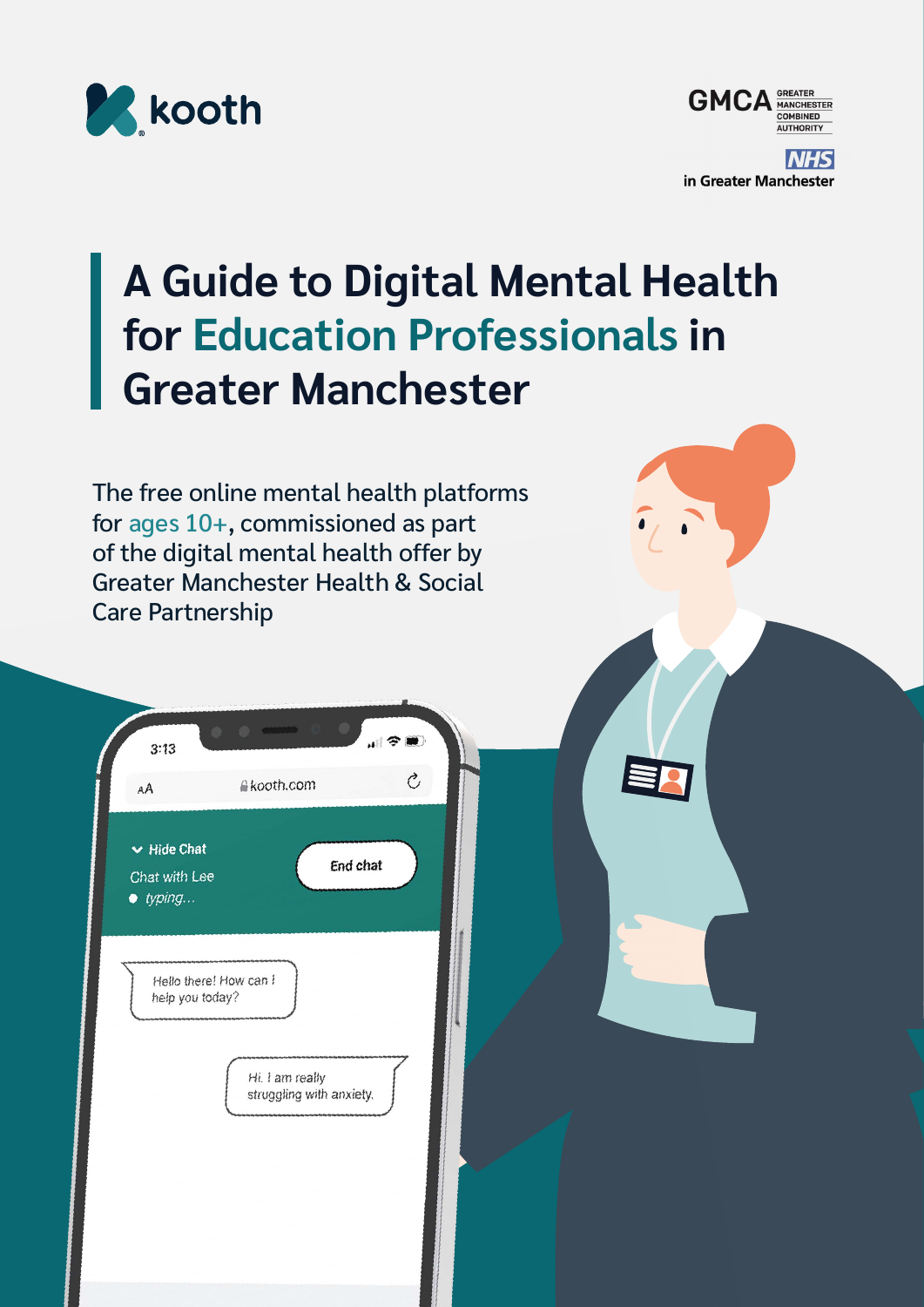### **Welcome**

Welcome to Kooth Digital Health's Education Professional's Information Guide. The aim of this guide is to help teachers and other education professionals to find out more about our service so that we can help support as many people in the **Greater Manchester** area as possible.

We have filled it with plenty of information, including an overview of the services we offer, the different types of interventions and how we work alongside current provisions in your area.

### **Overview**

Kooth and Qwell are digital mental health platforms that focus on improving mental health outcomes through a multitude of therapeutic pathways.

Kooth and Qwell are free, safe and anonymous for the user. These services have already been commissioned by the Greater Manchester Health & Social Care Partnership, so there is no fee to pay, or referral needed to signpost students or your workforce to our platforms.

**Kooth.com is for 10-25s.** The content of this site is specifically aimed at children, young people, students and young adults.

**Qwell.io is for ages 26 and over**. The content of this site is specifically aimed at the adult population, such as your colleagues, family or members of the greater manchester community.

Our platforms are suitable for people who require early intervention to acute care. We are not a crisis service, but we have a robust clinical and safeguarding system that can refer on should a user be deemed as 'red risk'.

### **Giving a choice of support**

Kooth and Qwell give users the choice between professional support, community support or self help tools.

#### **Live Chat Sessions**

Our team of counsellors are on hand to provide safe and effective support 365 days a year. The sessions are up to 1 hour long and are available on a drop in basis or via booked chats. Drop in sessions focus on intermittent support. Planned or structured sessions occur either over several weeks or over a few months. These sessions target a range of issues at different levels of complexity.

#### **Asynchronous Messaging**

Users can send and receive messages to qualified counsellors and emotional wellbeing practitioners. Our message inbox is monitored by our service delivery team, made up of both counsellors and EWPs, where messages are responded to as soon as possible.

#### **Magazine / Self Help Articles**

An online magazine with age appropriate, clinically moderated articles written by the Kooth and Qwell content teams. Users are also to contribute their own content and approximately 70% of the content is user generated. Articles can also be commented on to facilitate discussion and peer support. All articles and comments are moderated to ensure they adhere to Kooth's community guidelines.

#### **Forums**

Moderated peer-support communities for users to connect and engage in a safe space, and share common experiences. As an anonymous service, some users feel more comfortable to open up and engage in discussions with users who are experiencing similar issues.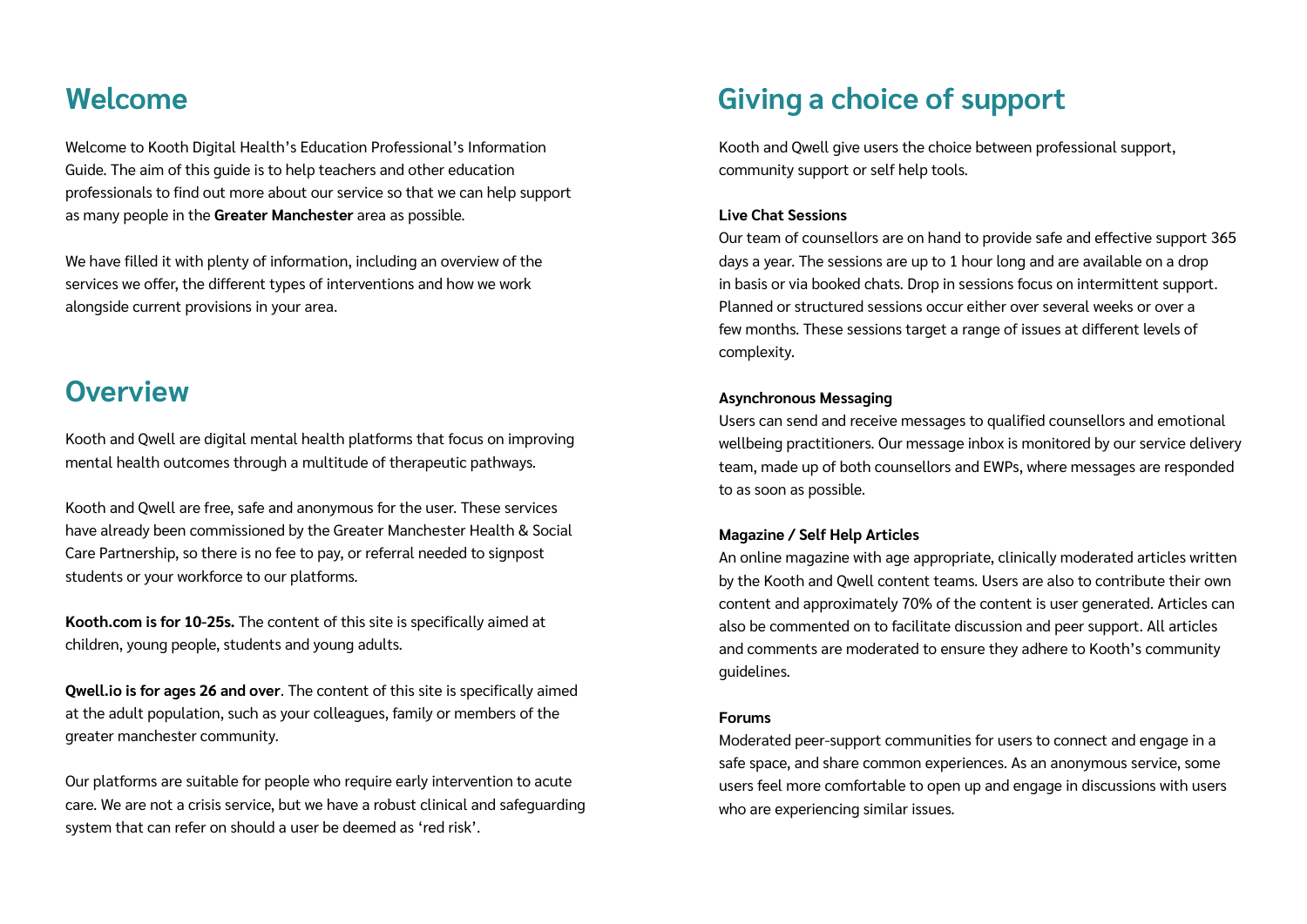### **Our Accreditations**

Kooth and Qwell are a fully accredited counselling service with the British Association of Counselling and Psychotherapy (BACP). All counsellors receive regular clinical supervision in accordance with BACP guidelines.

For the past two decades, we have worked in tandem with the NHS to improve mental health in England, Wales and Scotland. As a trusted delivery partner of the NHS and with over 21 years of data, Kooth is able to deliver support in line with LTP priorities.





# **FAQs**

#### **Who can use Kooth and Qwell?**

Kooth and Qwell are commissioned for all residents of the Greater Manchester area by NHS Greater Manchester.

We can support people with all 'levels' of presentations, from preventative work, through the mild/moderate, to severe end of difficulties. We acknowledge our limitations and sometimes, especially for those with more severe difficulties, we will work alongside other services, e.g. CAMHS or social services. We can also adjust our 'offer' as someone's presentation changes, e.g. if things worsen or improve.

#### **When can people use Kooth or Qwell?**

Our platforms are available 24 hours a day, 365 days of the year. Our experienced counsellors are available via drop-in or pre-arranged online chat sessions everyday of the year. Sessions are available from noon until 10pm on weekdays and from 6:00pm until 10:00pm on weekends.

#### **Do users need referrals?**

We offer immediate and effective support. There are no referrals or waiting lists to access our services. Another unique aspect of Kooth, is that we are able to work with people who wouldn't yet meet the thresholds for NHS services, in order to prevent them ever doing so.

#### **Are our counsellors qualified**?

All our counsellors are accredited (or actively working towards accreditation) by the British Association for Counselling and Psychotherapy or equivalent.

### **Are Kooth and Qwell anonymous?**

Kooth is a completely anonymous service. We can provide a safe and supportive space for those to seek support without fear of judgement. There is no need for family, friends or other professionals to know that the users is getting help.

# **Signposting to Kooth or Qwell**

You may decide to signpost someone to **Kooth.com** (if they are under 25) or **Qwell.io** (if they are over 25) if you feel it's the right choice for them. You may want to start by explaining the benefits of visiting a digital service. Specifically:

- Users can access support at anytime, from anywhere.
- Kooth.com and Qwell.io are websites (rather than apps), so they are available on almost any device.
- There is no waiting list for Kooth or Qwell.
- There is no referral needed.
- Users are anonymous.
- Users can choose the support they are the most comfortable with.
- The platforms are designed to be used for ongoing wellbeing support and can also provide more structured mental health sessions.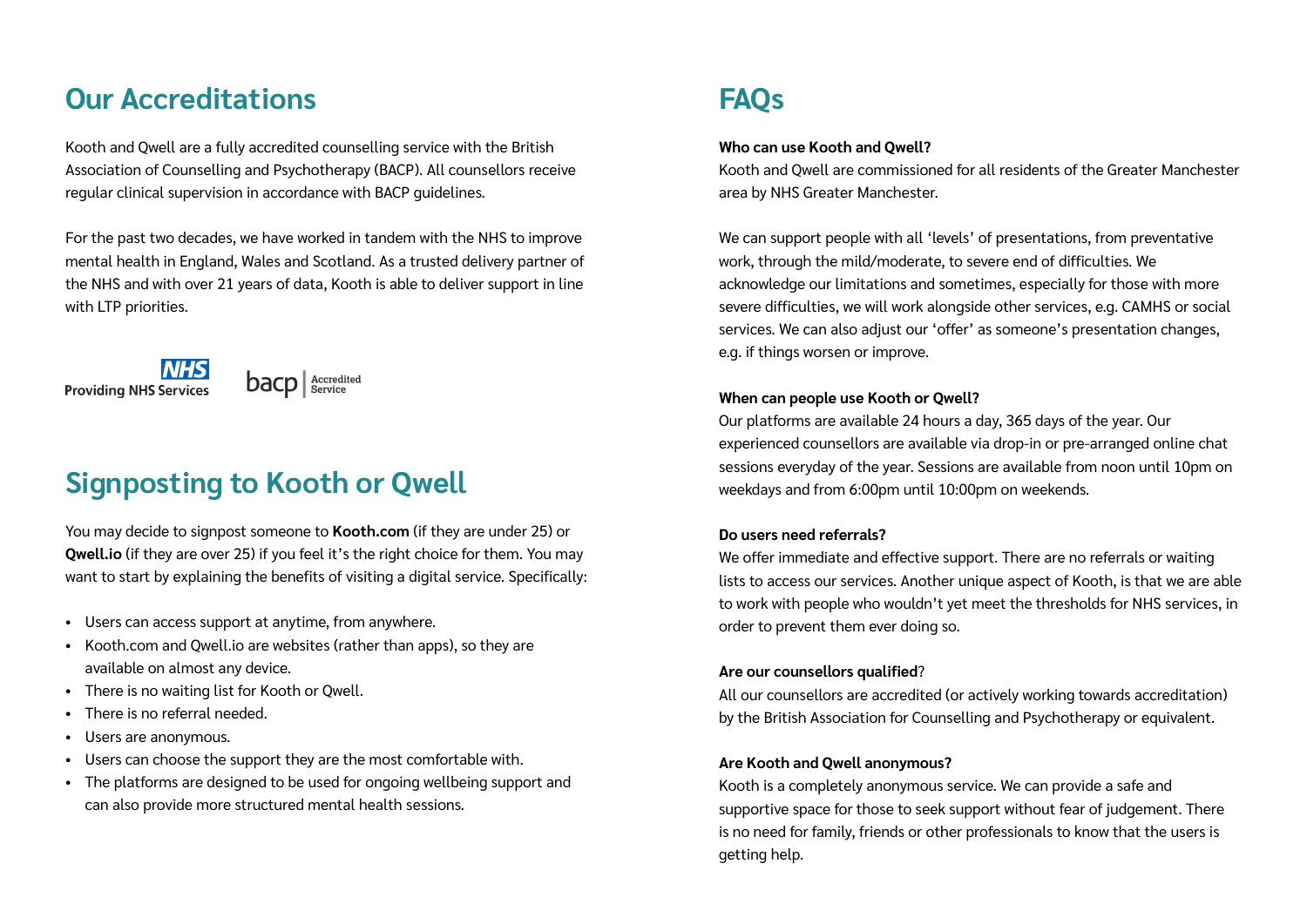#### **What can Kooth or Qwell help with?**

Users come to our platforms for a variety of reasons. During the first stage of the COVID-19 pandemic (March-October 2020), our top six presenting issues amongst young people were:

- Anxiety
- Self Harm and Suicidal Thoughts
- Relationship Issues (Family, friends etc)
- **Sadness**
- Self Worth
- School/College Issues

In addition, we work with service users who have a specific diagnosis, such as an Eating Disorder or Aspergers. Where it is not appropriate or possible to provide a full evidence based service for these individuals, we work alongside other services to provide support in line with evidenced clinical approaches and/or prepare/motivate youngsters for specialist face to face treatment if required.

#### **Are Kooth and Qwell confidential?**

Yes, we take confidentiality extremely seriously. Any information we collect will not be shared unless the user is at risk. In these cases, our practitioners will always seek consent before sharing any details so they can refer to the most appropriate services (though sometimes it is necessary to refer on without consent in high risk situations).

Sanaya\* is 13.

Sanaya had issues with her food and her body. Her parents and friends were really worried about her weight and behaviour but they didn't know how to talk to her or where to go for help. One day at school, a Kooth Promotion worker spoke in assembly about her own issues with eating and how Kooth can help. That evening Sanaya logged onto Kooth anonymously from her phone.

She read an article from another user on how her eating disorder made her feel. Sanaya then posted on a forum and the Kooth moderator encouraged her to chat to a counsellor.

The Kooth counsellor worked with Sanaya over 4 sessions to explore feelings of shame or anxieties about accessing help, working within NICE guidelines, the counsellor encouraged Sanaya in the promotion of regular eating and worked with her to explore the function of the eating disorder using a CBT model. This was followed by motivational work to help encourage Sanaya to seek specialist treatment. Sanaya was referred to the local CAMHS service. Sanaya logs on to Kooth to share her stories and participate in forums when she feels she needs a little extra support.

#### **Sanaya says:**

"I am really happy today. it's really weird [cus] one moment I was so upset and lonely now I just feel much better. this is because on Kooth I posted a discussion and someone helped me. My counsellor helped me believe in myself. Kooth helps me when I need it and that's made me have hope for the better."

### **Dr Lynne Green, Chief Clinical Officer says:**

"I'm so pleased for Sanaya that she came to Kooth. Through the anonymous pathway she was able to gain enough trust to reach out. The trusting

# **Case Study**